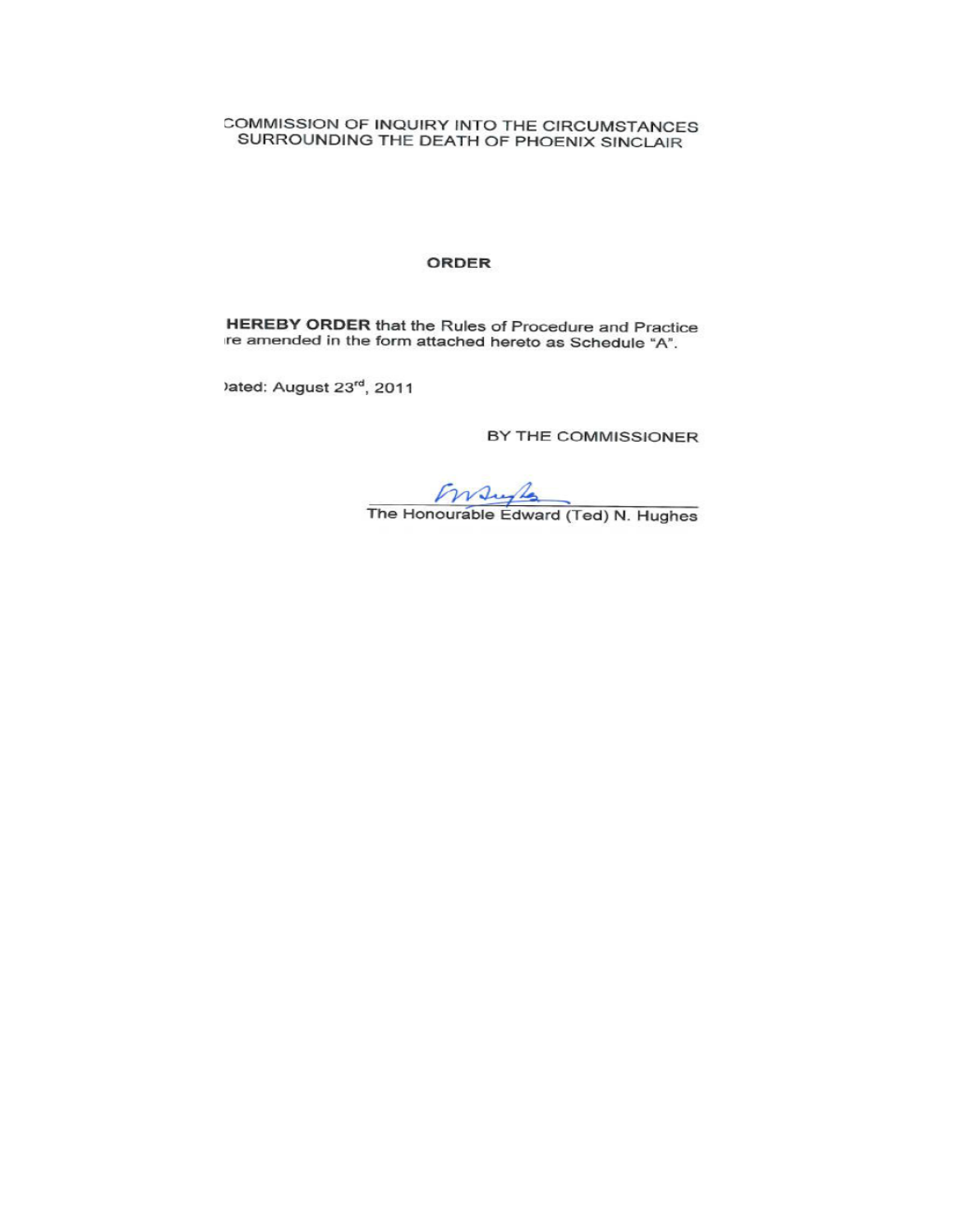## **SCHEDULE "A"**

# **COMMISSION OF INQUIRY INTO THE CIRCUMSTANCES SURROUNDING THE DEATH OF PHOENIX SINCLAIR**

# **AMENDED RULES OF PROCEDURE AND PRACTICE**

## **PART I: GENERAL**

- 1. The Commission's mandate, established by Order-in-Council No. 89/2011, is:
	- To inquire into the circumstances surrounding the death of Phoenix Sinclair and, in particular, to inquire into:
		- o the child welfare services provided or not provided to Phoenix Sinclair and her family under *The Child and Family Services Act*;
		- o any other circumstances, apart from the delivery of child welfare services, directly related to the death of Phoenix Sinclair; and
		- o why the death of Phoenix Sinclair remained undiscovered for several months.
- 2. Public hearings will be convened in Winnipeg at the Winnipeg Convention Centre, 375 York Avenue, Winnipeg, Manitoba at a date and time to be finalized by the Commissioner.
- 3. In these Rules:
	- (i) "Commission counsel" refers to counsel appointed by the Commissioner and retained by the Government of Manitoba to act as Commission counsel, and includes any associate counsel or junior counsel appointed by "Commission counsel" with the approval of the Commissioner and under the authority of Commission counsel's retainer;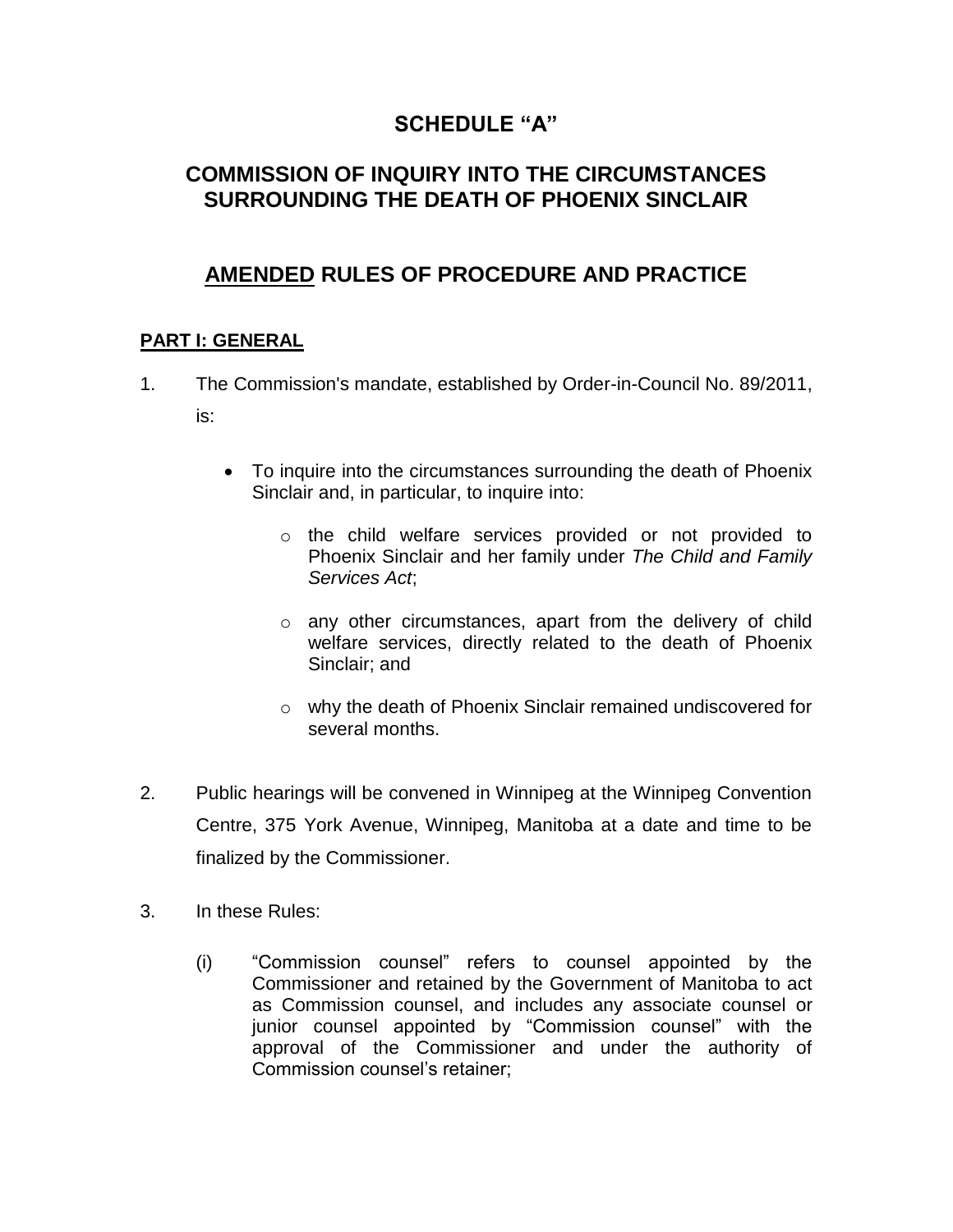- (ii) the term "documents" is intended to have a broad meaning, and includes the following forms: written, electronic, audiotape, videotape, digital reproductions, photographs, maps, graphs, microfiche and any data and information recorded or stored by means of any device;
- (iii) "intervenor" refers to a person granted status as an intervenor by the Commissioner pursuant to paragraph 9;
- (iv) "party" refers to a person granted full or partial standing as a party by the Commissioner pursuant to paragraph 8; and
- (v) "person" means an individual, group, government, agency or other entity.
- 4. All parties, intervenors, witnesses and their counsel shall be deemed to undertake to adhere to these Rules, and may raise any issue of noncompliance with the Commissioner.
- 5. The Commissioner shall deal with a breach of these Rules as he sees fit including, but not restricted to, revoking the standing of a party or intervenor, and imposing restrictions on the further participation in or attendance at the hearings by any party, intervenor, counsel, individual or member of the media.
- 6. The Commissioner may amend these Rules or dispense with compliance with them as he deems necessary to fulfill his mandate and to ensure that the Inquiry is thorough, fair and timely.

## **PART II: STANDING**

7. Commission counsel, who will assist the Commissioner to ensure the orderly conduct of the Inquiry, shall have standing throughout the Inquiry. Commission counsel have the primary responsibility for representing the public interest at the Inquiry, including the responsibility to ensure that all matters that bear upon the public interest are brought to the Commissioner's attention.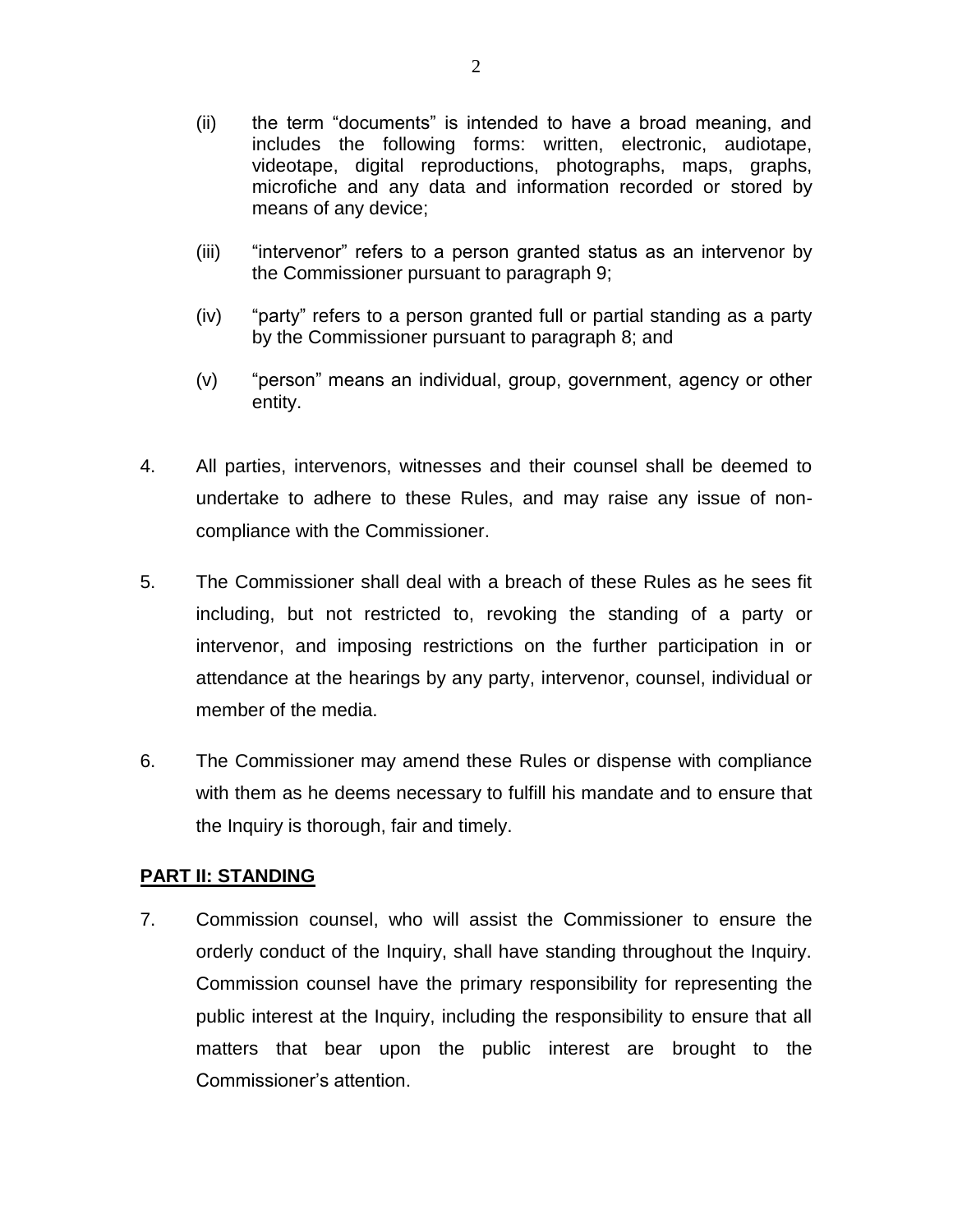- 8. A person may be granted full or partial standing as a party by the Commissioner if the Commissioner is satisfied that the person has a direct and substantial interest in all or a part of the subject matter of the Inquiry.
- 9. A person may be granted intervenor standing by the Commissioner if the Commissioner is satisfied that the person does not have a direct and substantial interest but has a genuine and demonstrated concern about the issues raised in the Inquiry mandate and has a particular perspective or expertise that may assist the Commissioner.
- 10. The Commissioner will determine on what terms a party or intervenor may participate in the Inquiry, and the nature and extent of such participation.
- 11. The Commissioner may direct that a number of applicants share in a single grant of standing.
- 12. Applicants for standing will be required to provide written submissions explaining why they qualify for standing, and how they propose to contribute to the Inquiry. Applicants for standing will also be given an opportunity to appear in person before the Commissioner in order to explain why standing ought to be granted to them.
- 13. As provided for in Part III (Evidence), counsel representing a witness who is called to testify before the Commission may participate during the hearing of that witness' evidence without the necessity of applying for standing.

## **PART III: EVIDENCE**

## **A. General**

14. The Commissioner may receive any evidence that he considers to be helpful in fulfilling his mandate whether or not such evidence would be admissible in a court of law.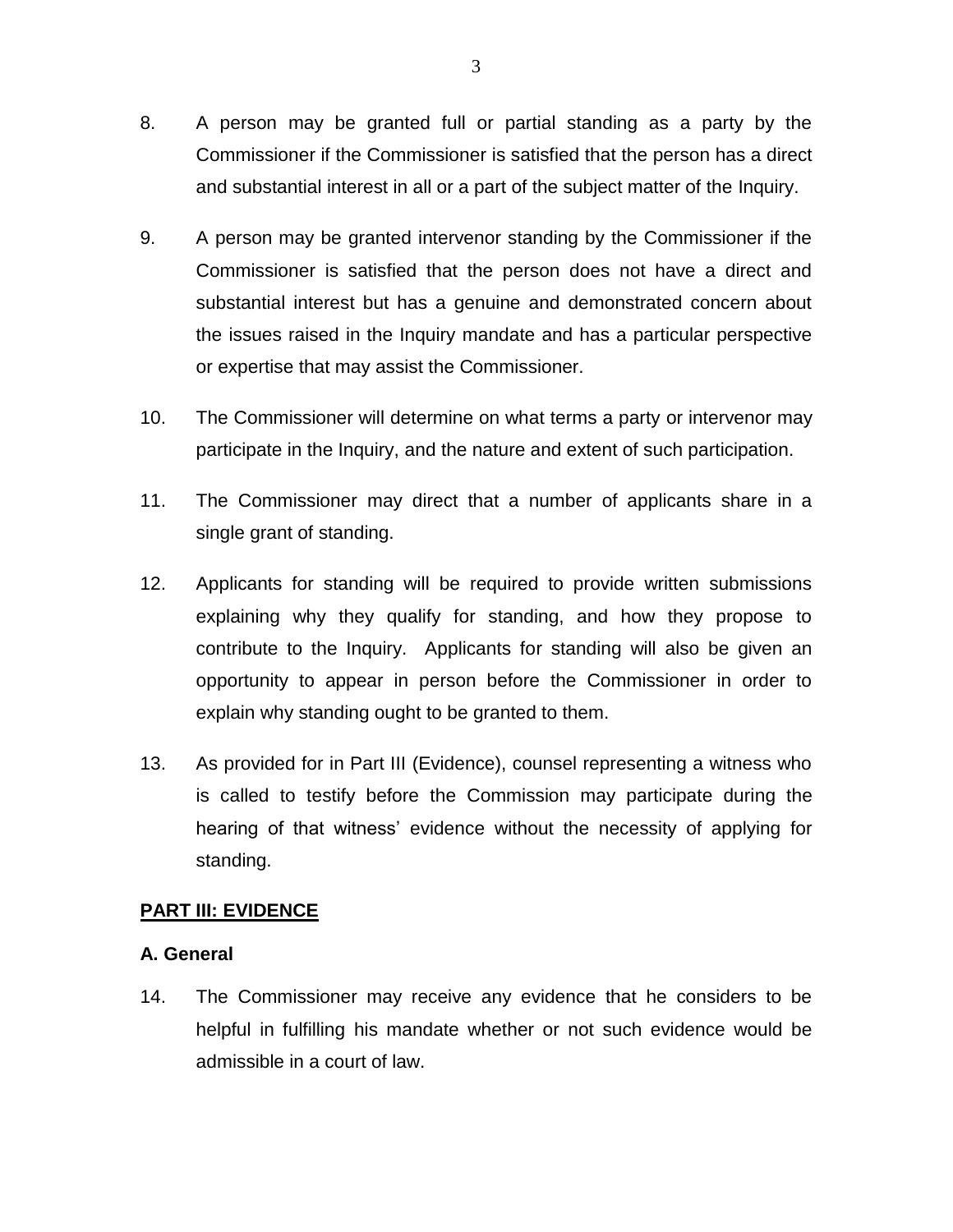- 15. The Commissioner may give the reviews listed in Section 3 of Order in Council No. 89/2011 any weight, including accepting them as conclusive.
- 16. The Commissioner may consider any court transcripts and similar documents, which are not subject to a legal claim of privilege, and may give them any weight, including accepting them as conclusive.

### **B. Preparation of Documentary Evidence**

- 17. All parties granted standing under Part II of these Rules shall, as soon as possible after being granted standing, produce to the Commission true copies of all documents in their possession or control having any bearing on the subject-matter of the Inquiry. Upon the request of Commission counsel, parties shall also provide originals of relevant documents in their possession or control for inspection.
- 18. Upon the request of Commission counsel, any intervenor granted standing under Part II of these Rules shall, as soon as possible after being granted standing, produce to the Commission true copies of all documents in their possession or control having any bearing on the subject-matter of the Inquiry. Upon the request of Commission counsel, intervenors shall also provide originals of relevant documents in their possession or control for inspection.
- 19. All documents received by the Commission will be treated by the Commission as confidential, unless and until they are made part of the public record or the Commissioner otherwise directs. This does not preclude Commission counsel from producing a document to a potential witness prior to the witness giving his or her testimony, as part of Commission counsel's investigation, nor does it preclude Commission counsel from disclosing such documents to the parties and intervenors to this Inquiry, pursuant to and subject to the terms and limitations described in paragraphs 27 and 28 below.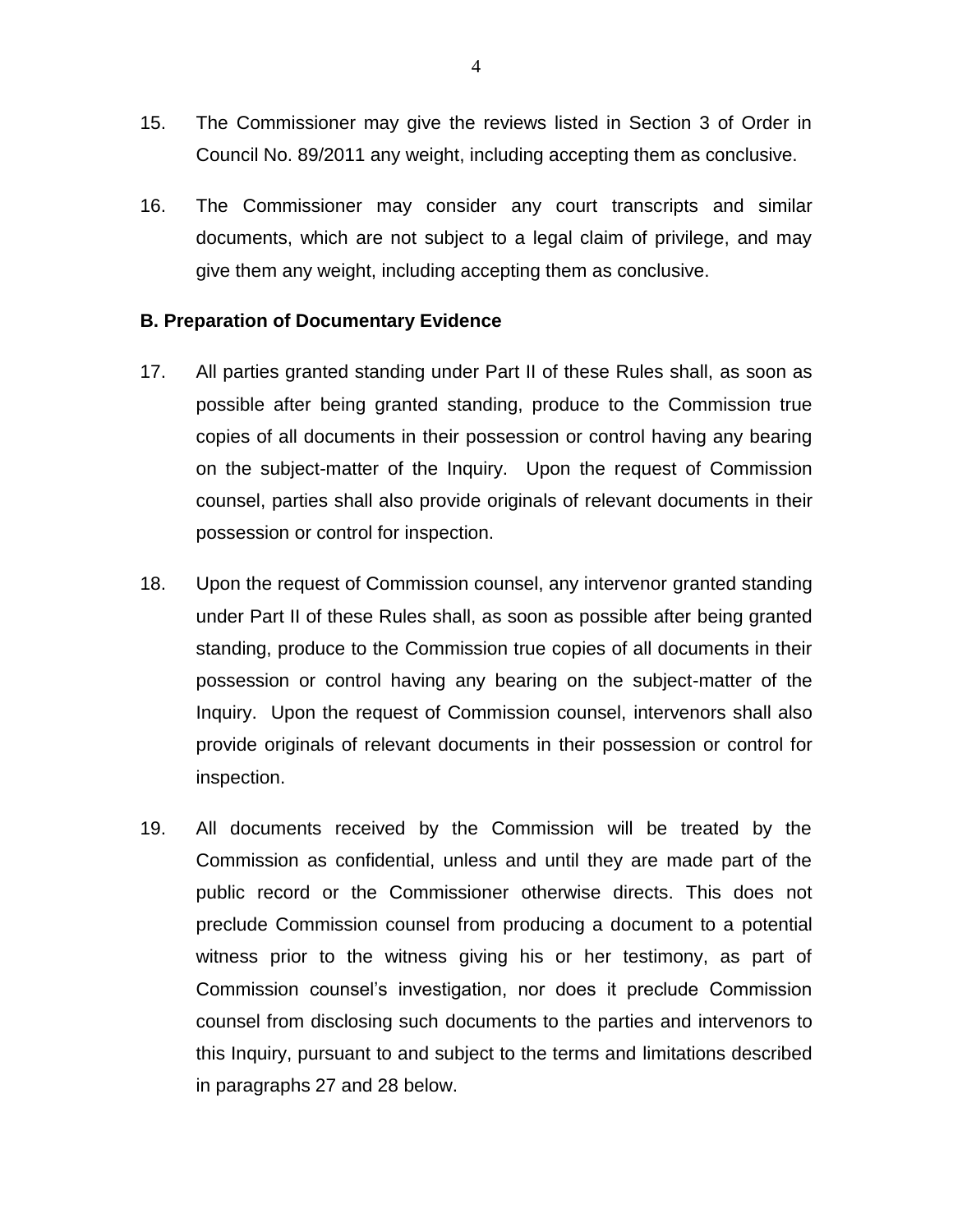20. Any party or intervenor required to produce a document or documents pursuant to paragraphs 17 or 18 of these Rules or pursuant to a subpoena or summons issued pursuant to s. 88(1) of the *Manitoba Evidence Act* and who claims privilege over any such document shall produce a list of the documents over which privilege is claimed stating the basis and reasons for the claim of privilege.

### **C. Witness Interviews and Disclosure**

- 21. Commission counsel may interview persons believed to have information or documents bearing on the subject-matter of the Inquiry. The Commissioner may choose whether or not to attend an interview.
- 22. Persons interviewed by Commission counsel may choose to have legal counsel present during the interview, but are not required to do so.
- 23. If Commission counsel determines that a person who has been interviewed should be called as a witness in the public hearings referred to in paragraph 2, Commission counsel will prepare a summary of the witness' expected testimony, based on the interview ("Summary"). Commission counsel will provide a copy of the Summary to the witness before he or she testifies in the hearing. After the Summary has been provided to the witness, copies shall be disclosed to the parties and intervenors having an interest in the subject matter of the witness' evidence, on their undertaking to use it only for the purposes of the Inquiry, and on the terms described in paragraphs 27 and 28 below.
- 24. The Summary of a witness' expected testimony cannot be used for the purpose of cross-examination on a prior inconsistent statement.
- 25. Pursuant to section 9 of Order in Council 89/2011, if Commission counsel determines that it is not necessary for a person who has been interviewed to be called as a witness, or if the person interviewed is not otherwise able to be called to testify at the public hearings referred to in paragraph 2,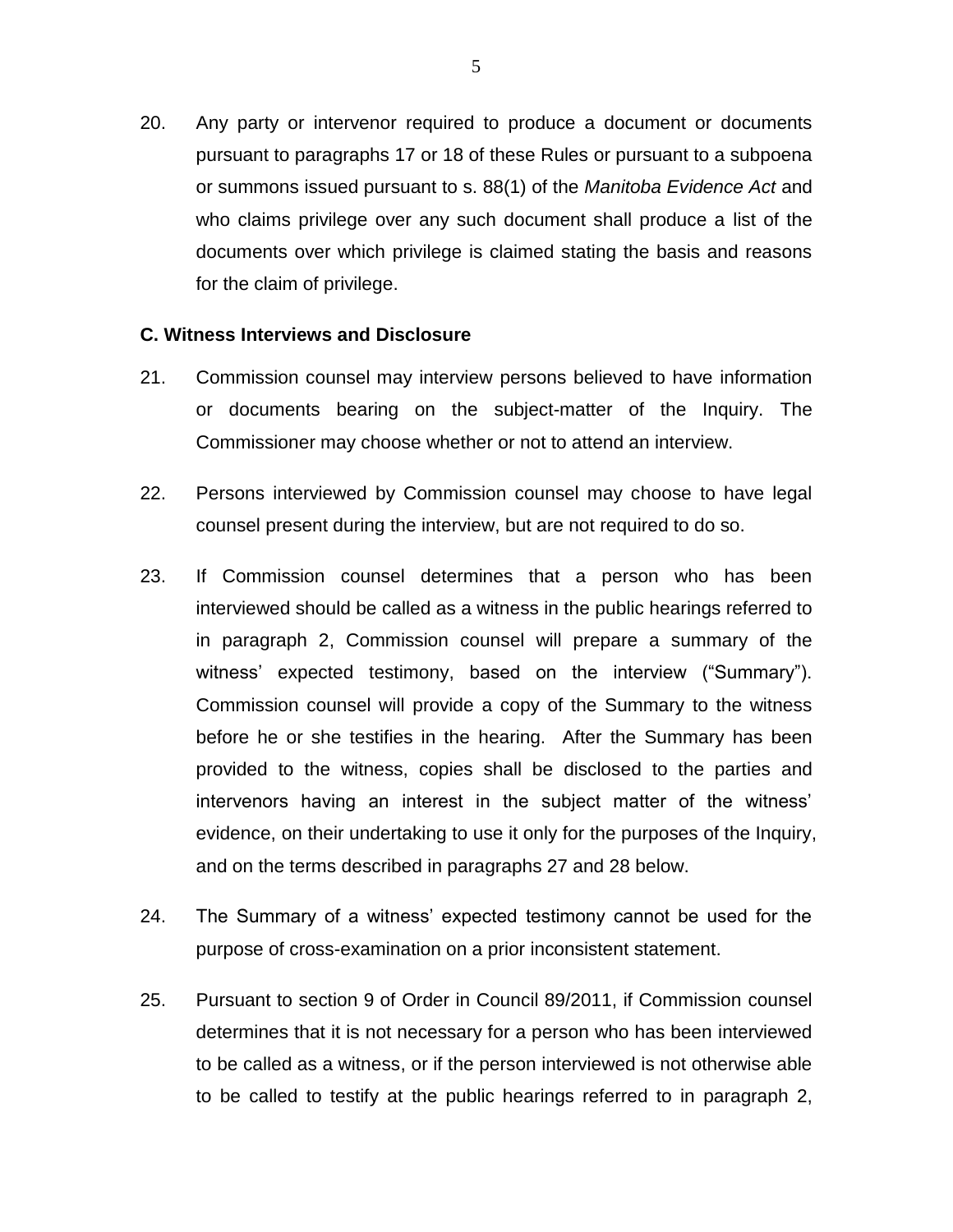Commission Counsel may tender the Summary to the Commissioner at the hearing, and the Commissioner may consider the information in the Summary when making his final findings, conclusions and recommendations.

- 26. Unless the Commission orders otherwise, all relevant non-privileged documents in the possession of the Commission shall be disclosed to the parties and intervenors at a time reasonably in advance of the witness interviews and/or public hearings or within a reasonable time of the documents becoming available to the Commission.
- 27. Before documents are provided to a party, intervenor or witness by the Commission, he or she must undertake to use the documents only for the purposes of the Inquiry and to keep their contents confidential unless and until those documents have been admitted into evidence during a public phase of the Inquiry, and to abide by such other restrictions on disclosure and dissemination that the Commission considers appropriate.
- 28. All documents provided by the Commission of Inquiry to the parties, intervenors and witnesses that have not been admitted into evidence during a public phase of the Inquiry, and all copies made of such documents, are to be returned to the Commission, in the case of witnesses on completion of their testimony, and in the case of parties and intervenors within seven days of the Commissioner issuing his final Report.
- 29. The Commission may, upon application, release any party, intervenor or counsel in whole or in part from the provisions of an undertaking regarding the use or disclosure of documents or information.

### **D. Witnesses**

30. Witnesses who testify will give their evidence under oath or upon affirmation.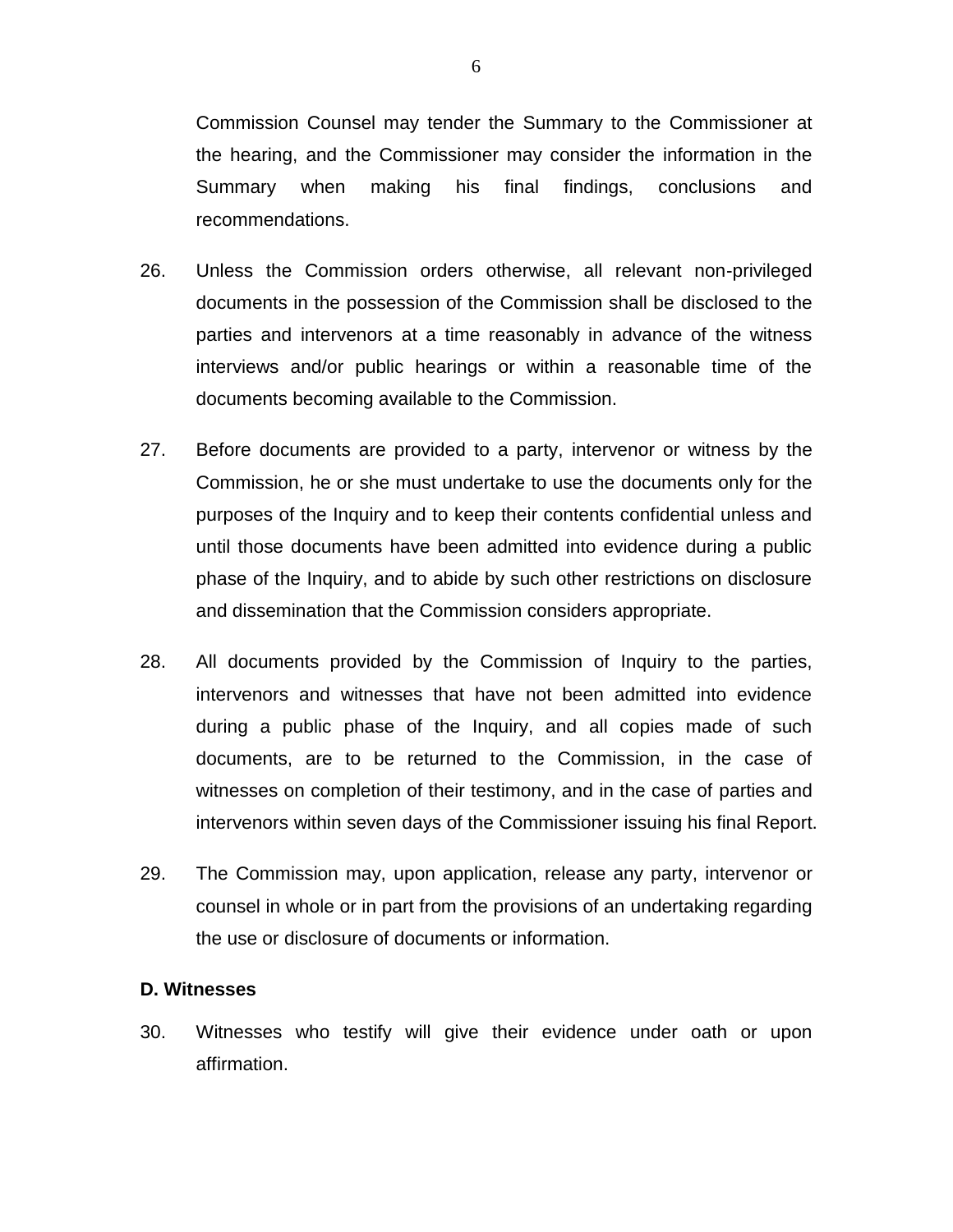- 31. Witnesses are entitled to have their own counsel present while they testify. Counsel for a witness who is not a party or intervenor has standing in the Inquiry for the purposes of that witness' testimony, and may examine the witness as provided in these Rules.
- 32. Witnesses may be called to give evidence in the Inquiry more than once.
- 33. Where he considers it advisable, the Commissioner may issue a summons or subpoena pursuant to s. 88(1) of the *Manitoba Evidence Act*  requiring a witness to give evidence on oath or affirmation and/or to produce documents or other things.
- 34. Parties and intervenors are requested to advise Commission counsel of the names, addresses and telephone numbers of all witnesses they wish to have called and, if possible, to provide summaries of the information the witnesses may have.

## **E. Oral Examinations**

- 35. The order of examination of a witness will ordinarily be as follows, subject to paragraph 36, below:
	- (a) Commission counsel will examine the witness. Except as otherwise directed by the Commissioner, Commission counsel may adduce evidence from a witness by way of both leading and non-leading questions;
	- (b) The parties who have been granted standing to do so will then have an opportunity to cross-examine the witness to the extent of their interest. If these parties are unable to agree on the order of crossexamination, this will be determined by the Commissioner;
	- (c) Subject to paragraph 36, counsel for the witness will examine the witness last, regardless of whether or not counsel is also representing another party;
	- (d) Commission counsel will then have the right to re-examine the witness. Except as otherwise directed by the Commissioner, Commission counsel may adduce evidence from a witness during re-examination by way of both leading and non-leading questions.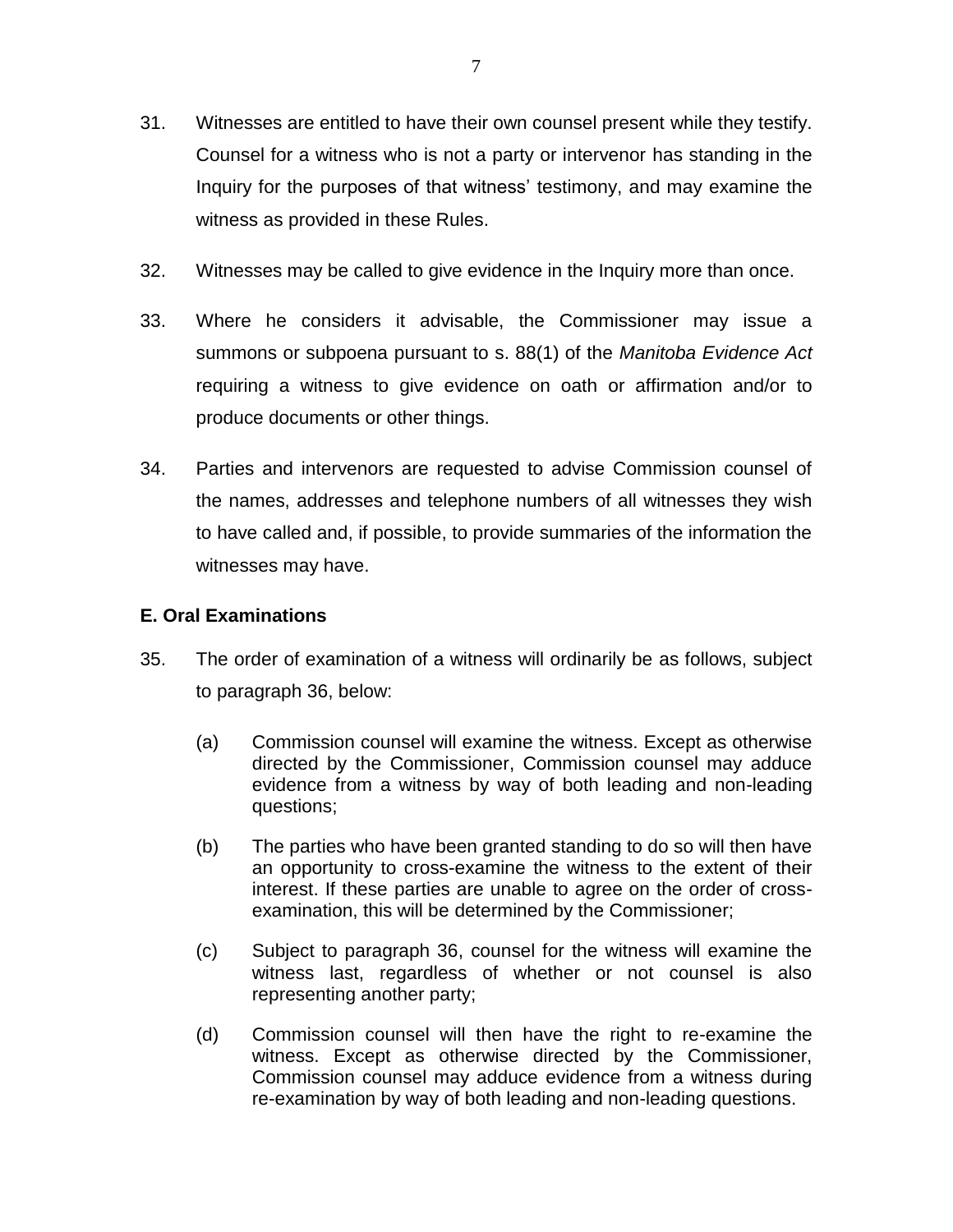- 36. Counsel for a witness may apply to the Commissioner for permission to present that witness' evidence-in-chief. If permission is granted, the witness will be examined in the following order:
	- (a) Counsel will examine the witness in accordance with the normal rules governing the examination of one's own witness in court proceedings, unless otherwise directed by the Commissioner;
	- (b) Commission counsel will then be entitled to examine the witness. Commission counsel may adduce evidence from a witness by way of both leading and non-leading questions;
	- (c) The other parties with standing will be in entitled to cross-examine the witness, as provided for in paragraph 35(b);
	- (d) Counsel for the witness will then be entitled to re-examine the witness;
	- (e) Commission counsel will then be entitled to conduct a final reexamination of the witness, as provided for in paragraph 35(d).
- 37. Counsel will be governed by section 4.04(2) of the Law Society of Manitoba's Code of Professional Conduct regarding communication with witnesses giving evidence.
- 38. Once Commission counsel has indicated that they will not be calling a particular witness to testify at the public hearings, a party may apply to the Commissioner and request that the witness be called to give evidence. If the Commissioner is satisfied that the witness' testimony is needed, the Commissioner may direct Commission counsel to call the witness (in which case paragraph 35 applies) or may allow the requesting party to call the witness and adduce his or her evidence in chief (in which case paragraph 36 applies, with suitable modifications).

## **F. Use of Documents at Hearings**

39. Copies of all documents received by Commission counsel from the Government of Manitoba, including copies of documents received from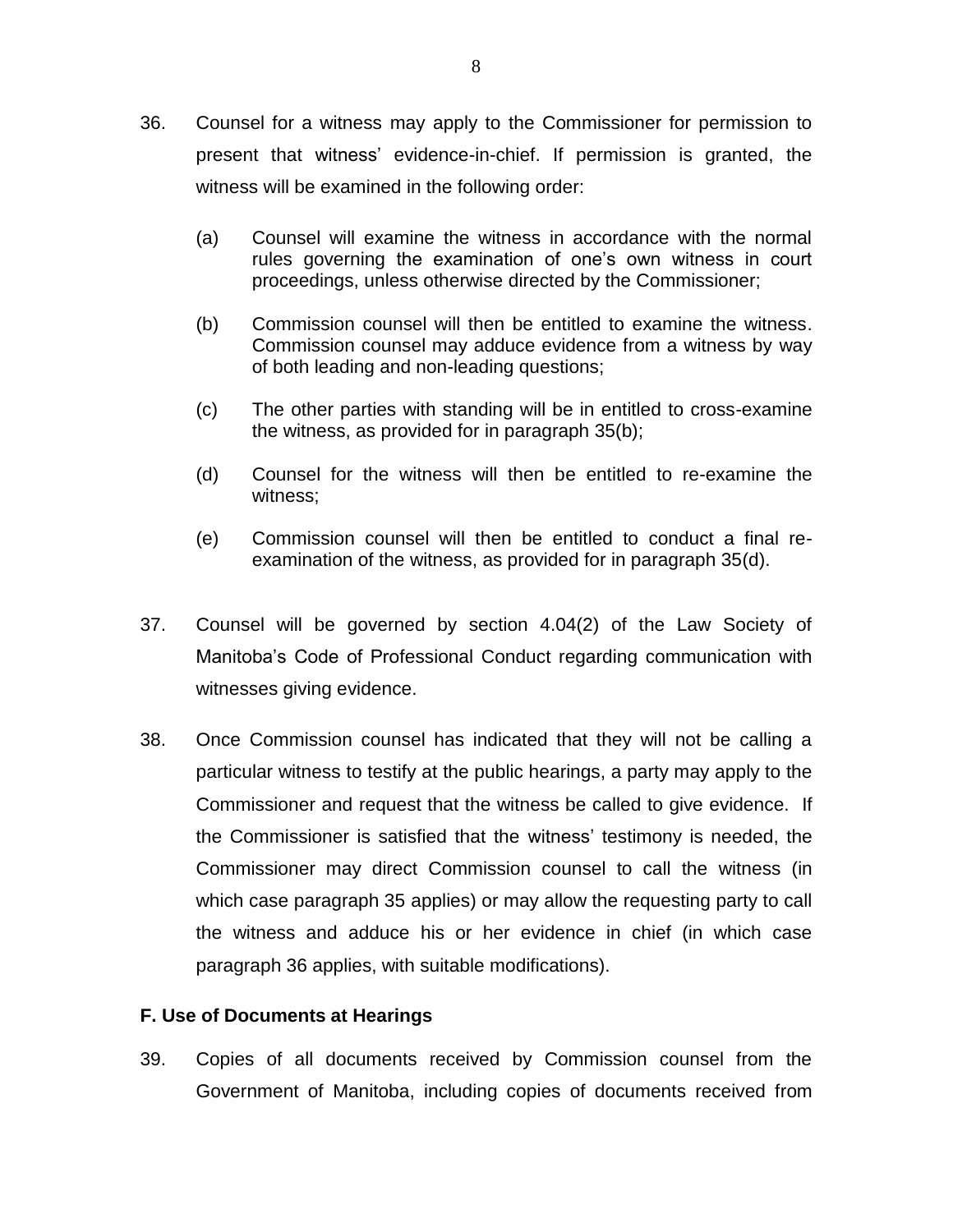Government departments, agencies and other bodies established under the authority of the Manitoba Legislature, as well as copies of transcripts of proceedings before any Court or Commission of Inquiry, shall be presumed to be authentic, unless a party objecting demonstrates on a balance of probabilities that they are not authentic, and original documents need not be produced.

- 40. Before a witness testifies at the Inquiry, Commission counsel may, where practicable and appropriate, provide the witness and the parties with a binder or a list of those documents that are likely to be referred to during that witness' testimony.
- 41. No document shall be used in cross-examination or otherwise unless:
	- (a) copies of the document have been provided to Commission counsel in a timely manner pursuant to paragraphs 17 and 18; or
	- (b) leave of the Commissioner has been granted.

## **G. Access to Hearings and to the Evidence**

- 42. Subject to paragraph 43, the hearings referred to in paragraph 2 will ordinarily be open to the public.
- 43. Where the Commissioner is of the opinion that it is necessary in the interests of the maintenance of order or the proper administration of justice to exclude all or any members of the public from the hearing room, he may, after hearing submissions from interested parties, direct that portions of the hearing be held in the absence of the public or on such terms and conditions as he may direct.
- 44. Applications from witnesses or parties to hold any part of the hearing in the absence of all or any members of the public should be made in writing to the Commission at the earliest possible opportunity.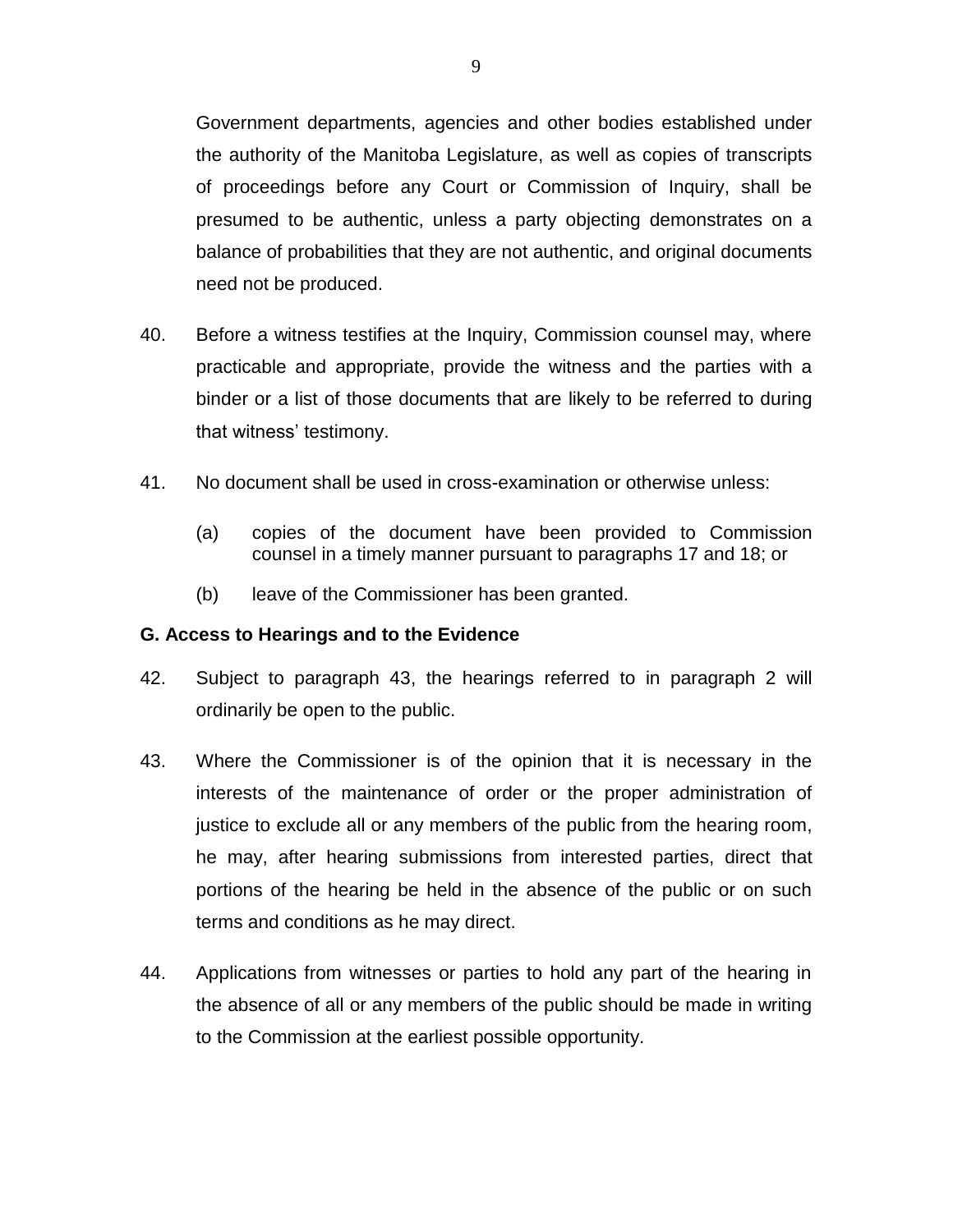- 45. The transcripts and exhibits from the public hearings will be made available as soon as practicable for public viewing. Transcripts will be posted on the Commission's web site as soon as is reasonably practicable.
- 46. Transcripts of any portions of the hearing that are held in the absence of the public pursuant to paragraph 43 will be made available for public viewing on such terms as the Commissioner may direct if, after hearing the evidence and any submissions, the Commissioner concludes that it is in the public interest to release the transcripts.

## **PART IV: NOTICES REGARDING ALLEGED MISCONDUCT**

- 47. The Commissioner will not make a finding of misconduct on the part of any person unless the person or, if the person is deceased, his or her estate has had reasonable notice of the substance of the alleged misconduct and has been allowed full opportunity during the Inquiry to be heard in person or by counsel.
- 48. Any notices of alleged misconduct will be delivered on a confidential basis to the person to whom the allegations of misconduct refer.
- 49. Pursuant to Section 5 of Order in Council 89/2011, the Commissioner must perform his duties without expressing any conclusion or recommendation about the civil or criminal liability of any person.

## **PART V: PROCEDURES ON MOTIONS**

- 51. Three copies of the motion materials shall be filed with the Commission Office.
- 52. The notice of motion shall be served on any party, intervenor or person who will be affected by the order sought.